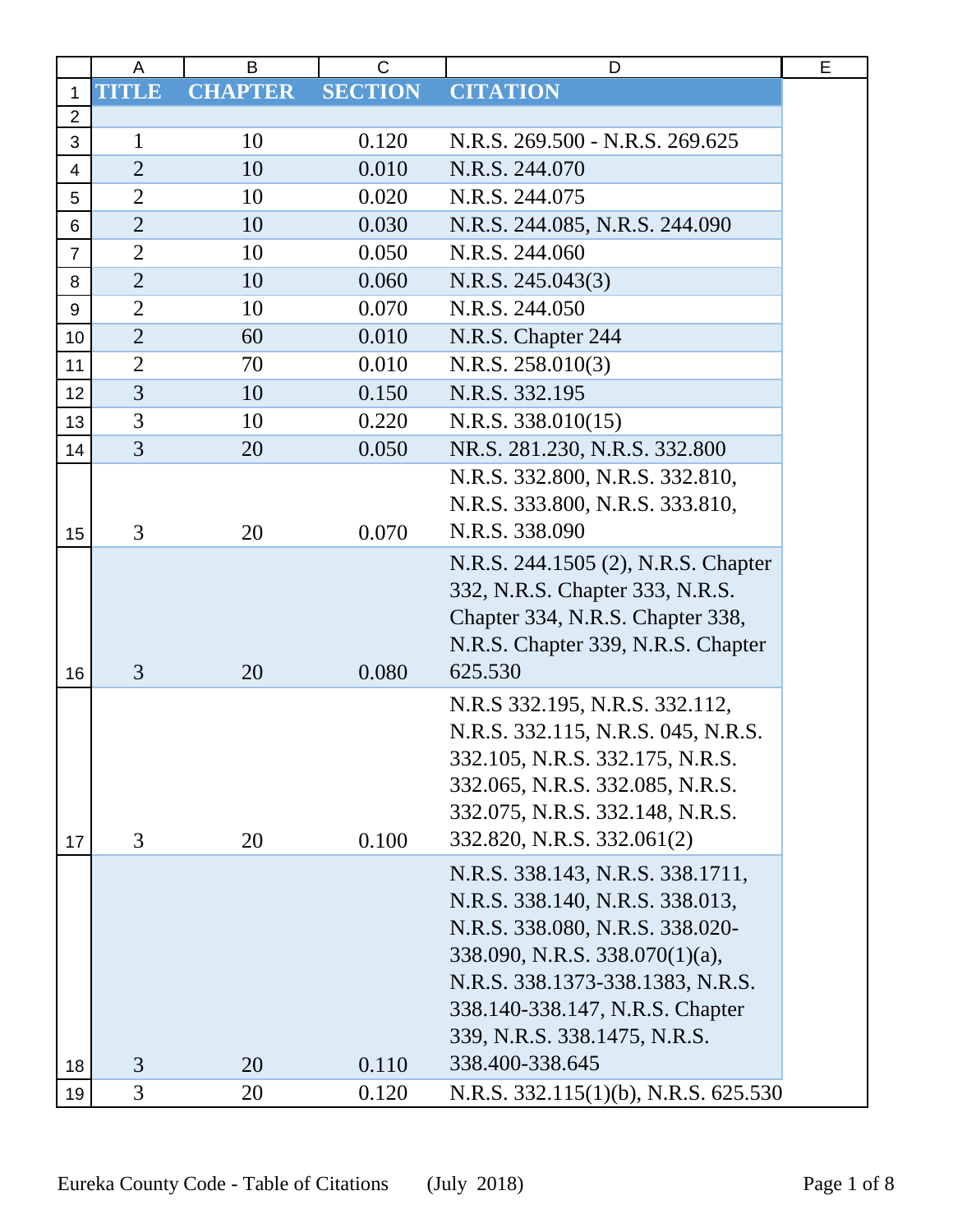|              | A              | B              | C              | D                                   | E |
|--------------|----------------|----------------|----------------|-------------------------------------|---|
| $\mathbf{1}$ | <b>TITLE</b>   | <b>CHAPTER</b> | <b>SECTION</b> | <b>CITATION</b>                     |   |
|              |                |                |                | N.R.S. 332.175, N.R.S. 244A.523,    |   |
|              |                |                |                | N.R.S. 334.030, N.R.S. 244.1505,    |   |
| 20           | 3              | 20             | 0.130          | N.R.S. 332.185                      |   |
| 21           | 3              | 40             | 0.040          | N.R.S. 244.210                      |   |
| 22           | $\overline{4}$ | 10             | 0.010          | N.R.S. 361A                         |   |
| 23           | $\overline{4}$ | 10             | 0.020          | N.R.S. 278.250                      |   |
|              |                |                |                | N.R.S. Chapter 373, N.R.S. Chapter  |   |
| 24           | $\overline{4}$ | 20             | 0.010          | 365                                 |   |
| 25           | $\overline{4}$ | 20             | 0.020          | N.R.S. 366.026                      |   |
|              |                |                |                | N.R.S Chapter 365 (as amended),     |   |
| 26           | $\overline{4}$ | 20             | 0.100          | N.R.S. Chapter 373                  |   |
| 27           | $\overline{4}$ | 40             | 0.040          | N.R.S. Chapter 374                  |   |
| 28           | $\overline{4}$ | 40             | 0.050          | N.R.S. Chapter 374                  |   |
| 29           | $\overline{4}$ | 50             | 0.010          | N.R.S. 244.335                      |   |
| 30           | $\overline{4}$ | 50             | 0.110          | N.R.S. 244A.559 et seq.             |   |
| 31           | $\overline{4}$ | 60             | 0.050          | N.R.S. 244.369                      |   |
| 32           | $\overline{4}$ | 80             | 0.010          | N.R.S. 602.020, N.R.S. Chapter 602  |   |
| 33           | $\overline{4}$ | 80             | 0.020          | N.R.S. 602.020                      |   |
| 34           | $\overline{4}$ | 90             | 0.010          | N.R.S. 361.5605                     |   |
| 35           | 5              | 10             | 0.010          | N.R.S. 176.0611                     |   |
| 36           | 5              | 10             | 0.040          | N.R.S. 244.3575                     |   |
| 37           | 5              | 10             | 0.050          | N.R.S. 176.059                      |   |
| 38           | 5              | 20             | 0.020          | N.R.S. 453.575                      |   |
| 39           | 6              | 10             | 0.010          | N.R.S. 269.195                      |   |
| 40           | 6              | 50             | 0.040          | N.R.S. Chapter 62                   |   |
|              |                |                |                | N.R.S Chapter 453A, 2016            |   |
|              |                |                |                | <b>Regulation and Taxation of</b>   |   |
|              |                |                |                | Marijuana Act, 21 U.S.C. § 841,     |   |
|              |                |                |                | N.R.S. 453.411, N.R.S. Chapters 278 |   |
| 41           | 6              | 60             | 0.050          | and 244                             |   |
| 42           | 6              | 70             | 0.040          | 42 United States Code Section 3604C |   |
| 43           | 6              | 80             | 0.010          | N.R.S. 244.3605                     |   |
|              |                |                |                | N.R.S. Chapter 477; Uniform Code    |   |
|              |                |                |                | for the Abatement of Dangerous      |   |
| 44           | 6              | 80             | 0.020          | <b>Buildings</b>                    |   |
|              |                |                |                | N.R.S. Chapter 473, N.R.S. Chapter  |   |
|              |                |                |                | 474, N.R.S. 244.2961 - N.R.S.       |   |
| 45           | 6              | 130            | 0.010          | 244.2967, N.R.S.                    |   |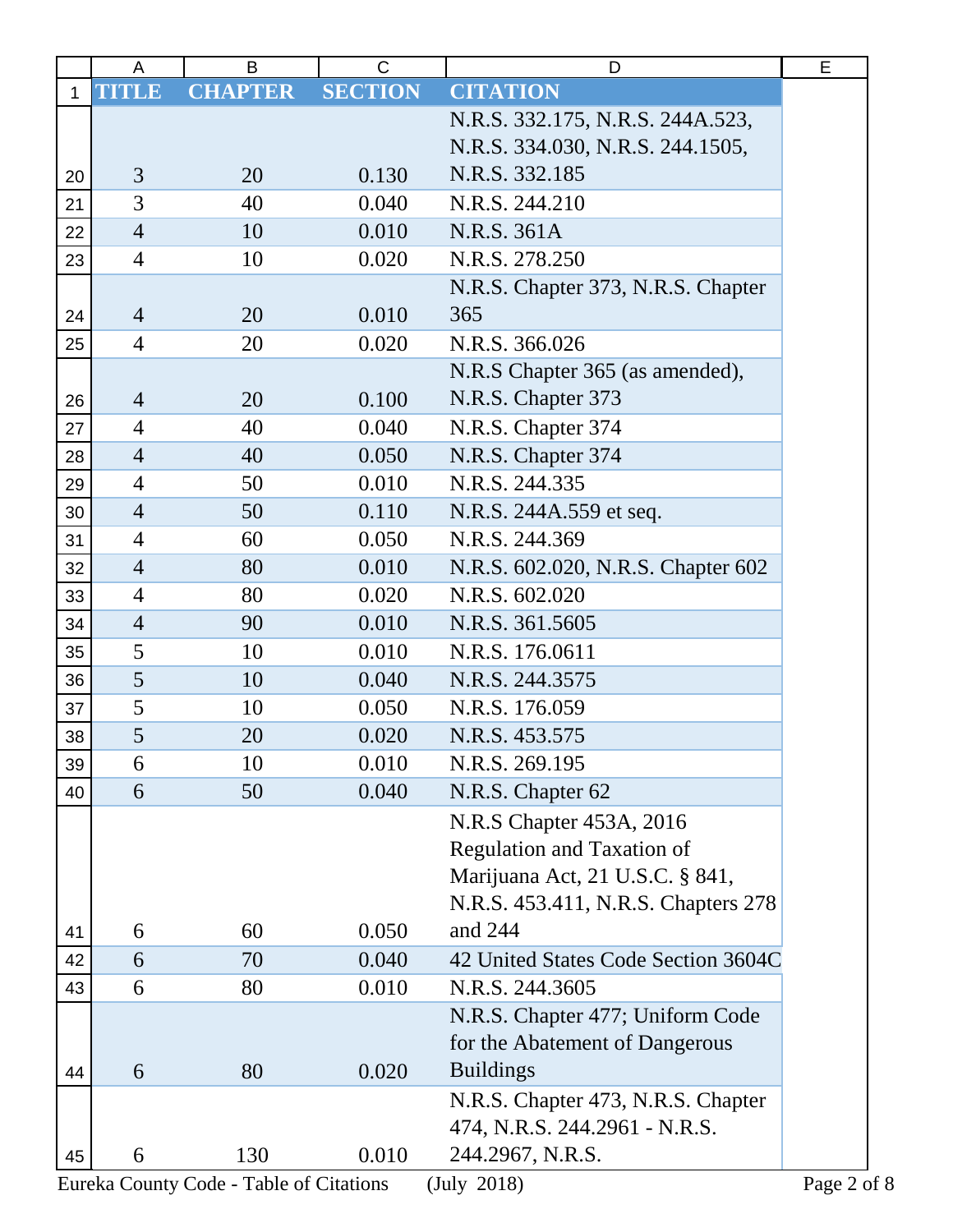|              | A            | B              | $\mathsf{C}$   | D                                                                                                                                                                                                               | Е |
|--------------|--------------|----------------|----------------|-----------------------------------------------------------------------------------------------------------------------------------------------------------------------------------------------------------------|---|
| $\mathbf{1}$ | <b>TITLE</b> | <b>CHAPTER</b> | <b>SECTION</b> | <b>CITATION</b>                                                                                                                                                                                                 |   |
| 46           | 6            | 130            | 0.020          | N.R.S. Chapter 473                                                                                                                                                                                              |   |
| 47           | 6            | 130            | 0.040          | N.R.S. 474.460                                                                                                                                                                                                  |   |
| 48           | 6            | 130            | 0.050          | N.R.S. 474.500                                                                                                                                                                                                  |   |
| 49           | 6            | 130            | 0.060          | N.R.S. 474.470, N.R.S. 472.060                                                                                                                                                                                  |   |
|              |              |                |                | "IBC" - (International Building                                                                                                                                                                                 |   |
| 50           | 6            | 140            | 0.010          | Code, 2003 edition)                                                                                                                                                                                             |   |
| 51           | 6            | 140            | 0.030          | 2003 Uniform Mechanical Code,<br>2003 Uniform Plumbing Code, 2003<br><b>International Fire Code, 2002</b><br><b>Electrical Code</b>                                                                             |   |
| 52           | 6            | 160            | 0.010          | N.R.S. 239B.010(1)(a)                                                                                                                                                                                           |   |
| 53           | 8            | 10             | 0.010          | N.R.S. 278.030                                                                                                                                                                                                  |   |
|              |              |                |                | N.R.S. 278.020, N.R.S. 278.150,                                                                                                                                                                                 |   |
| 54           | 8            | 20             | 0.010          | N.R.S. 278.170                                                                                                                                                                                                  |   |
|              |              |                |                | N.R.S. 278.330, N.R.S. 278.461,                                                                                                                                                                                 |   |
| 55           | 8            | 20             | 0.050          | N.R.S. 278.4713                                                                                                                                                                                                 |   |
|              |              |                |                | N.R.S. 278.010 - N.R.S. 278.0195,<br>N.R.S. Chapter 117, N.R.S. Chapter<br>625, N.R.S. 278.0145, N.R.S.<br>278.0165, N.R.S. 278.471, N.R.S.<br>278.160, N.R.S. 278.017, N.R.S.<br>Chapter 278A, N.R.S. 278.018, |   |
| 56           | 8            | 30             | 0.010          | N.R.S. 278.019                                                                                                                                                                                                  |   |
| 57           | 8            | 40             |                | N.R.S. 278.330 - N.R.S. 278.353                                                                                                                                                                                 |   |
| 58           | 8            | 40             | 0.060          | N.R.S. 278.020, N.R.S. 278.3195                                                                                                                                                                                 |   |
| 59           | 8            | 50             | 0.010          | N.R.S. 278.349                                                                                                                                                                                                  |   |
| 60           | 8            | 50             | 0.070          | R.S. 2477                                                                                                                                                                                                       |   |
| 61           | 8            | 60             |                | N.R.S. 278.360 - N.R.S. 278.460                                                                                                                                                                                 |   |
|              |              |                |                | N.R.S. 278.360, N.R.S. 278.372(8),<br>Federal Board of Surveys and Maps                                                                                                                                         |   |
| 62           | 8            | 60             | 0.010          | in May 1925                                                                                                                                                                                                     |   |
| 63           | 8<br>8       | 80             | 0.010          | N.R.S. 278.371(2), N.R.S. 278.380(3)                                                                                                                                                                            |   |
| 64           |              | 90             |                | N.R.S. 278.461 - N.R.S. 278.469                                                                                                                                                                                 |   |
| 65           | 8<br>8       | 100            |                | N.R.S. 278.471 - N.R.S. 278.4725                                                                                                                                                                                |   |
| 66           | 8            | 110            |                | N.R.S. 278A.010 - N.R.S. 278A.370                                                                                                                                                                               |   |
| 67           |              | 110            | 0.070          | N.R.S. 278A.130, N.R.S. Chapter 116                                                                                                                                                                             |   |
| 68           | 8            | 110            | 0.080          | N.R.S. 278A.170, NRS 116.3116 -<br>N.R.S. 116.31168                                                                                                                                                             |   |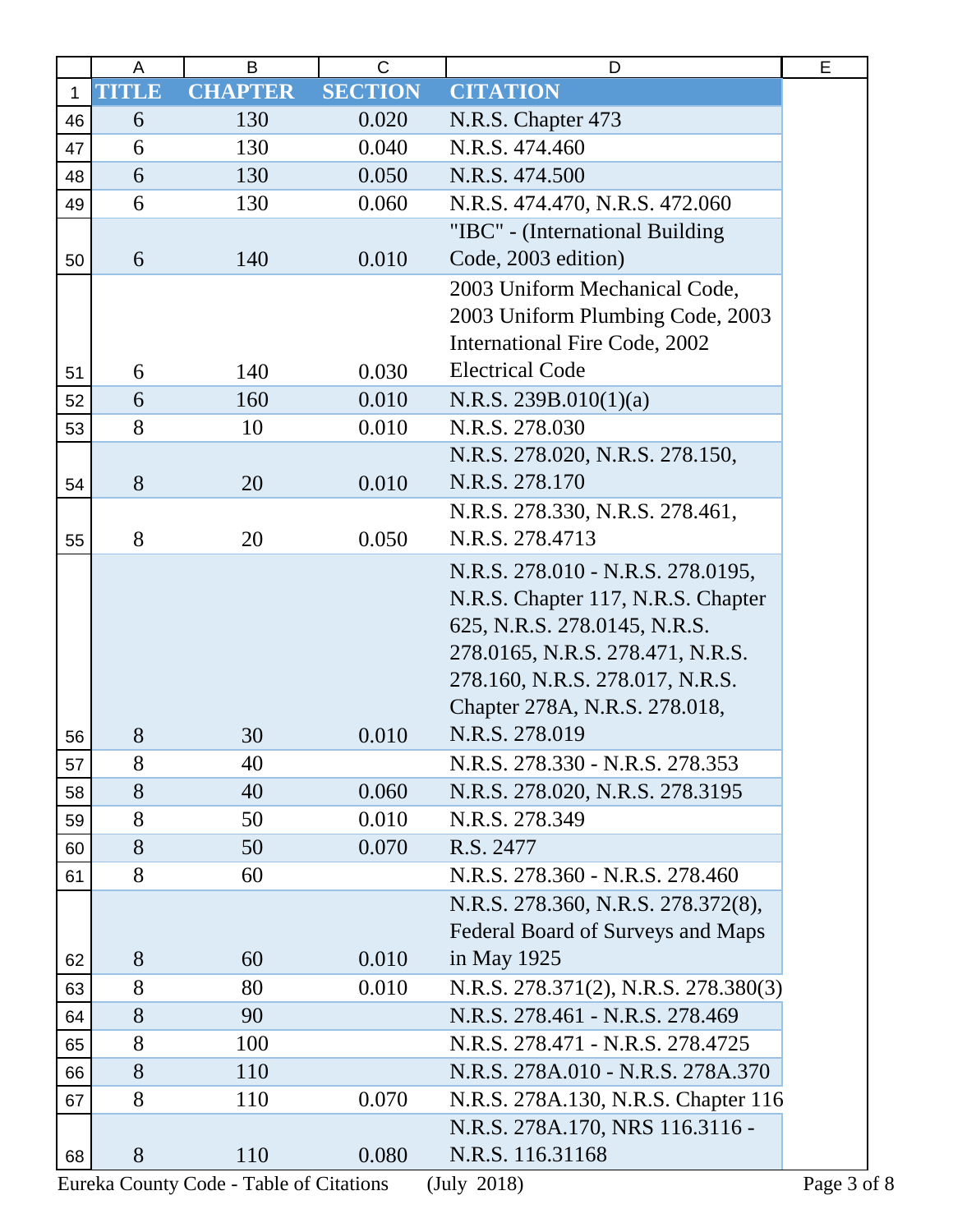|    | A            | B              | C              | D                                  | E |
|----|--------------|----------------|----------------|------------------------------------|---|
| 1  | <b>TITLE</b> | <b>CHAPTER</b> | <b>SECTION</b> | <b>CITATION</b>                    |   |
| 69 | 8            | 110            | 0.240          | N.R.S. 278A.350, N.R.S. 278A.360   |   |
|    |              |                |                | N.R.S. 278A.380, N.R.S. 278A.390 - |   |
| 70 | 8            | 110            | 0.250          | N.R.S. 278A.410                    |   |
| 71 | 8            | 110            | 0.270          | N.R.S. 278A.390                    |   |
| 72 | 8            | 110            | 0.280          | N.R.S. 278A.400                    |   |
| 73 | 8            | 110            | 0.290          | N.R.S. 278A.410                    |   |
| 74 | 8            | 110            | 0.300          | N.R.S. 278A.420                    |   |
| 75 | 8            | 110            | 0.310          | N.R.S. 278A.440 - N.R.S. 278A.590  |   |
| 76 | 8            | 110            | 0.320          | N.R.S. 278A.440                    |   |
| 77 | 8            | 110            | 0.330          | N.R.S. 278A.450, N.R.S. 278.335    |   |
| 78 | 8            | 110            | 0.340          | N.R.S. 278A.460                    |   |
| 79 | 8            | 110            | 0.350          | N.R.S. 278A.470                    |   |
| 80 | 8            | 110            | 0.360          | N.R.S. 278A.480, N.R.S. 278A.490   |   |
| 81 | 8            | 110            | 0.370          | N.R.S. 278A.490                    |   |
| 82 | 8            | 110            | 0.380          | N.R.S. 278A.500, N.R.S. 278A.020   |   |
| 83 | 8            | 110            | 0.390          | N.R.S. 278A.510, N.R.S. 278.0201   |   |
| 84 | 8            | 110            | 0.400          | N.R.S. 278A.520                    |   |
|    |              |                |                | N.R.S. 278A.530, N.R.S. 278.010 -  |   |
| 85 | 8            | 110            | 0.410          | N.R.S. 278.630                     |   |
| 86 | 8            | 110            | 0.420          | N.R.S. 278A.540                    |   |
| 87 | 8            | 110            | 0.430          | N.R.S. 278A.550                    |   |
| 88 | 8            | 110            | 0.440          | N.R.S. 278A.560                    |   |
|    |              |                |                | N.R.S. 278A.570, N.R.S. 278.010 -  |   |
|    |              |                |                | N.R.S. 278.630, N.R.S. 116.2109,   |   |
| 89 | 8            | 110            | 0.450          | N.R.S. 278.377                     |   |
| 90 | 8            | 110            | 0.460          | N.R.S. 278A.580                    |   |
| 91 | 8            | 110            | 0.470          | N.R.S. 278A.590                    |   |
|    |              |                |                | N.R.S. 569.431, N.R.S. 569.461,    |   |
| 92 | 8            | 120            | 0.070          | N.R.S. 569.471                     |   |
|    |              |                |                | N.R.S. 278.020, N.R.S. 244A.057,   |   |
| 93 | 8            | 130            | 0.020          | N.R.S. 543.020                     |   |
|    |              |                |                | National Flood Insurance Act of    |   |
| 94 | 8            | 130            | 0.150          | 1968 (section 1316)                |   |
|    |              |                |                | N.R.S. 361.244, N.R.S. 461.080,    |   |
|    |              |                |                | N.R.S. Chapter 489, N.R.S.         |   |
| 95 | 8            | 140            | 0.140          | 361.244(5)                         |   |
| 96 | 8            | 140            | 0.150          | N.R.S. 361.2445, N.R.S. 361.244    |   |
| 97 | 8            | 150            | 0.020          | N.R.S. Chapter 534                 |   |
|    |              |                |                |                                    |   |

Eureka County Code - Table of Citations (July 2018) Page 4 of 8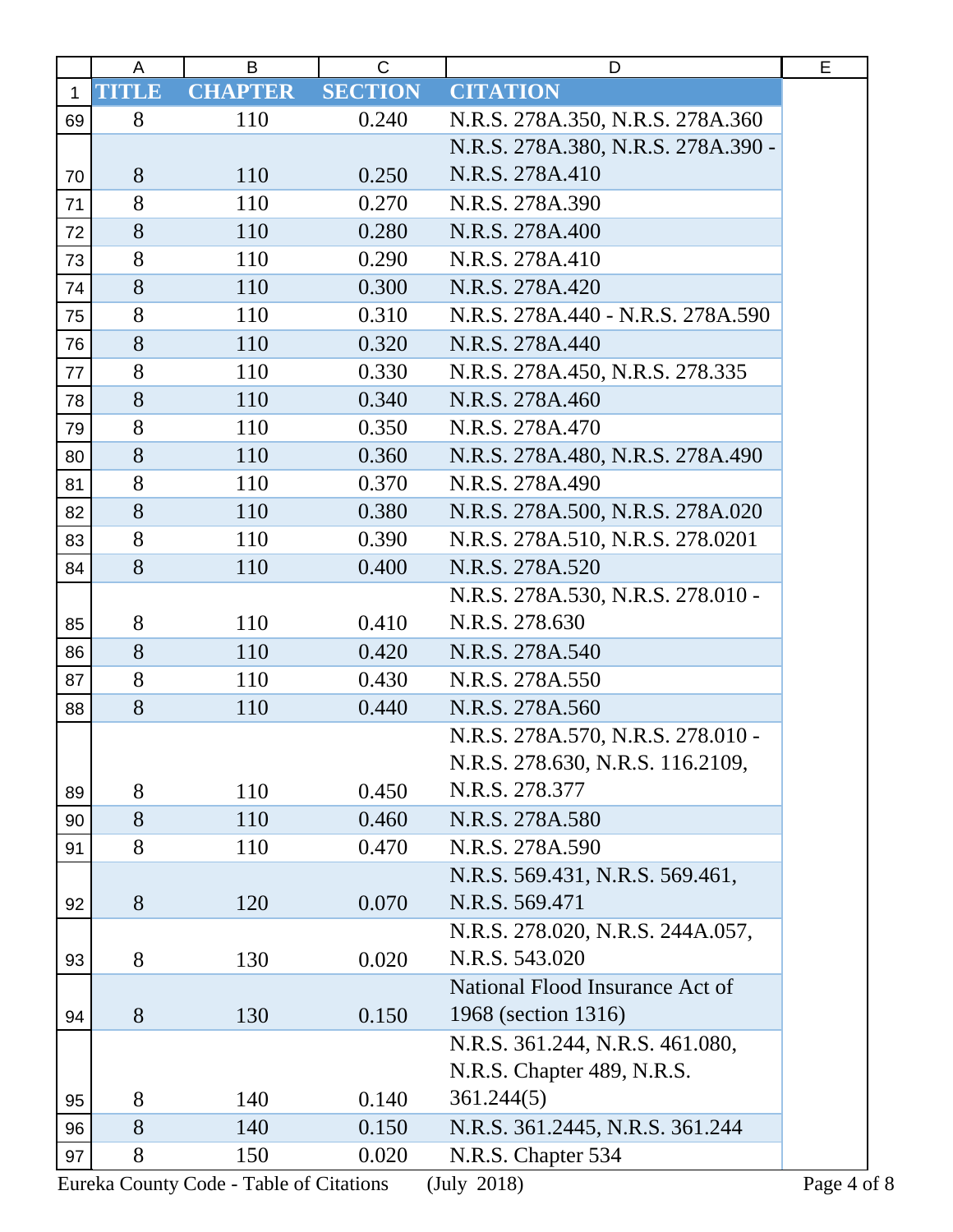|     | A     | B              | C              | D                                                                                                                                                                                                                                                                                                                                                                                                                                                      | E |
|-----|-------|----------------|----------------|--------------------------------------------------------------------------------------------------------------------------------------------------------------------------------------------------------------------------------------------------------------------------------------------------------------------------------------------------------------------------------------------------------------------------------------------------------|---|
| 1   | TITLE | <b>CHAPTER</b> | <b>SECTION</b> | <b>CITATION</b>                                                                                                                                                                                                                                                                                                                                                                                                                                        |   |
| 98  | 9     | 30             | 0.020          | National Envionmental Policy Act of<br>1969, Federal Lands Policy and<br>Management Act of 1976, National<br>Forest Management Act of 1976,<br><b>Threatened and Endangered Species</b><br>of 1973                                                                                                                                                                                                                                                     |   |
| 99  | 9     | 30             | 0.040          | 1848 Treaty of Guadalupe-Hidalgo,<br>Property Clause of the U.S.<br>Constitution, the Act of 1888, the<br>Act of 1890, Creative Act of 1891,<br><b>Stock Raising Homestead Act of</b><br>1916, Nevada Livestock Water Law<br>of 1925, Taylor Grazing Act of 1934,<br>RS 2477, 1866 Mining Act, 1897<br><b>Reservoir Siting Act</b>                                                                                                                     |   |
| 100 | 9     | 30             | 0.050          | Federal Land Policy and<br>Management Act of 1976, the Public<br>Rangelands Improvement Act of<br>1978, the Federal Water Pollution<br>Control Act Amendments of 1972<br>(Clean Water Act), the Threatened<br>and Endangered Species Act of<br>1973, the Wild Horse and Burro<br>Protection Act of 1971, Range<br>Reform '94                                                                                                                           |   |
| 101 | 9     | 30             | 0.060          | Executive Order 12630, N.R.S.<br>533.010 - N.R.S. 533.085, N.R.S.<br>533.370, N.R.S. 533.438, Clean<br>Water Act, Clean Air Act, 1872<br>Mining Law, N.R.S. Chapter 519A,<br>1984 Nevada Rangeland Monitoring<br>Handbook, Threatened and<br>Endangered Species Act, 43 U.S.C. §<br>315(e), 43 U.S.C. § 315(d), PRIA<br>1978 Section 8, Wild Free-Roaming<br>Horse and Burro Act of 1971, Eureka<br>County Public Roads Resolution of<br>March 7, 1994 |   |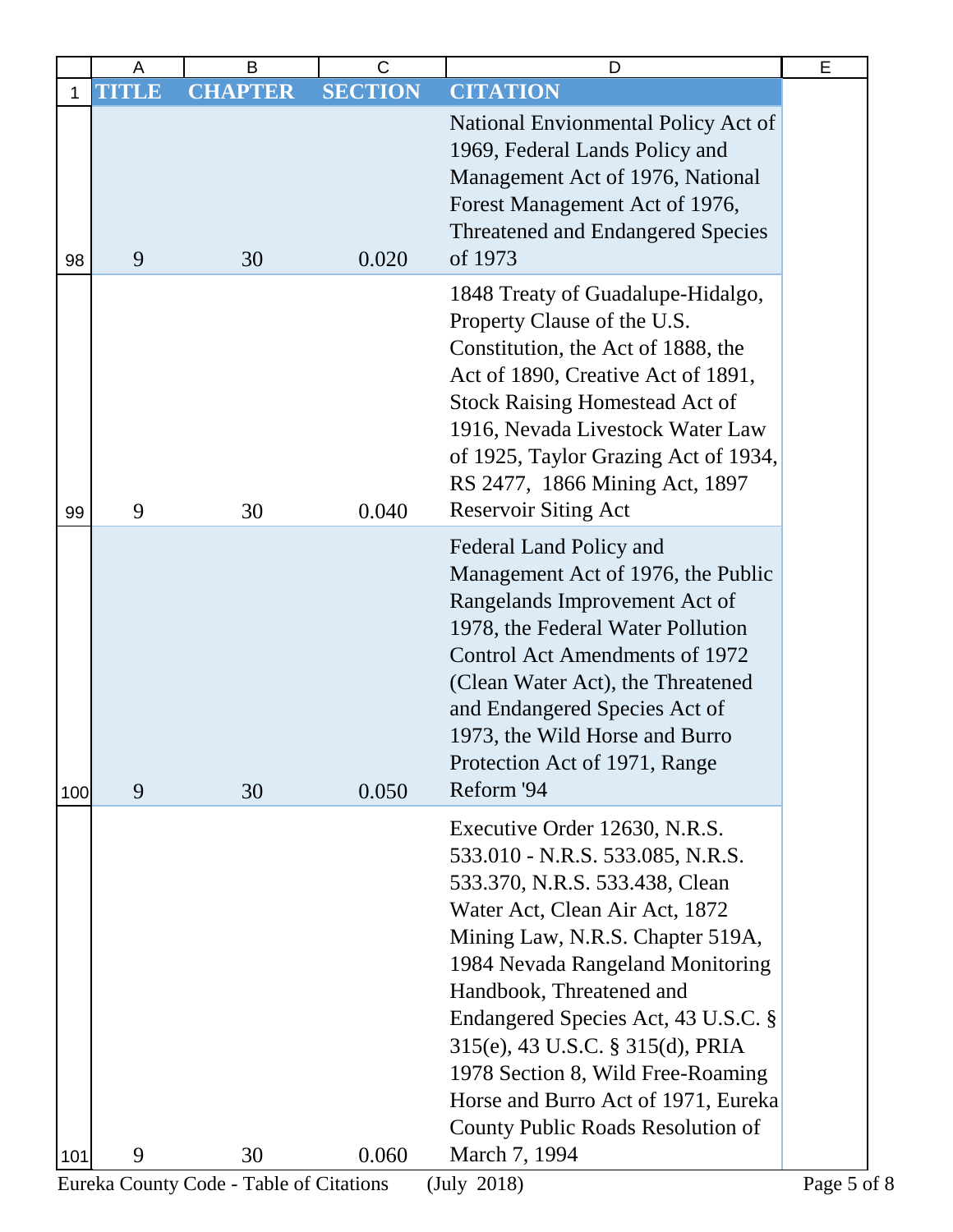|              | A            | B              | $\mathsf C$    | D                                       | E |
|--------------|--------------|----------------|----------------|-----------------------------------------|---|
| $\mathbf{1}$ | <b>TITLE</b> | <b>CHAPTER</b> | <b>SECTION</b> | <b>CITATION</b>                         |   |
|              |              |                |                | 42 U.S.C. § 4331, 42 U.S.C. §           |   |
|              |              |                |                | $4331(b)(5)$ , 43 C.F.R. § 1610.3-1(a)- |   |
|              |              |                |                | 1(b), § 1620.3-2(a), 6 C.F.R. Ch. II §  |   |
| 102          | 9            | 40             | 0.010          | $219.7(a)$ , (c), (d)                   |   |
| 103          | 9            | 50             | 0.010          | R.S. 2477                               |   |
| 104          | 9            | 50             | 0.020          | R.S. 2477, FLPMA                        |   |
| 105          | 10           | 10             | 0.030          | N.R.S. 308.060(1), N.R.S. 308.030(1)    |   |
|              |              |                |                | N.R.S. 318.1192, N.R.S. 318.225,        |   |
| 106          | 10           | 10             | 0.060          | N.R.S. 318.230                          |   |
| 107          | 11           | 20             | 0.020          | N.R.S. Chapter 428                      |   |
|              |              |                |                | N.R.S. Chapter 428, N.R.S. Chapter      |   |
| 108          | 11           | 20             | 0.050          | 450                                     |   |
| 109          | 11           | 30             | 0.010          | N.R.S. Chapter 217                      |   |
| 110          | 11           | 30             | 0.020          | N.R.S. 217.300                          |   |
| 111          | 11           | 30             | 0.030          | N.R.S. 217.310                          |   |
| 112          | 11           | 30             | 0.050          | N.R.S. 217.330                          |   |
| 113          | 11           | 40             | 0.040          | N.R.S. 414.150                          |   |
|              |              |                |                | N.R.S. 244.187, N.R.S. 244.188,         |   |
| 114          | 11           | 50             | 0.040          | N.R.S. Chapter 450B                     |   |
| 115          | 11           | 50             | 0.050          | N.R.S. 244.188                          |   |
| 116          | 11           | 50             | 0.060          | N.R.S. 41.500 - N.R.S. 41.507           |   |
| 117          | 11           | 60             | 0.010          | N.R.S. 253.150, N.R.S. 253.010(5)       |   |
| 118          | 11           | 60             | 0.020          | N.R.S. 253.170, N.R.S. 253.010(5)       |   |
| 119          | 11           | 60             | 0.110          | N.R.S. 253.0403, N.R.S. 253.0425        |   |
| 120          | 11           | 70             | 0.010          | N.R.S. 19.031                           |   |
|              |              |                |                | Bureau of Land Management (BLM)         |   |
|              |              |                |                | Plat Map of Eureka townsite dated       |   |
| 121          | 12           | 10             | 0.010          | November 19, 1937                       |   |
|              |              |                |                | BLM Plat Map (Eureka townsite,          |   |
|              |              |                |                | 11/19/1937); Eureka County              |   |
| 122          | 12           | 10             | 0.020          | Recorder Document 158427                |   |
| 123          | 12           | 10             | 0.040          | N.R.S. 269.650                          |   |
| 124          | 12           | 20             | 0.060          | N.R.S. 361.244                          |   |
|              |              |                |                | Section $204(b)(1(a)$ of the Act and    |   |
|              |              |                |                | regulations of the U.S.                 |   |
|              |              |                |                | <b>Environmental Protection Agency</b>  |   |
|              |              |                |                | [Clean Water Act 43 FR No. 188]         |   |
| 125          | 12           | 30             | 0.110          | (Wednesday, September 27, 1978)]        |   |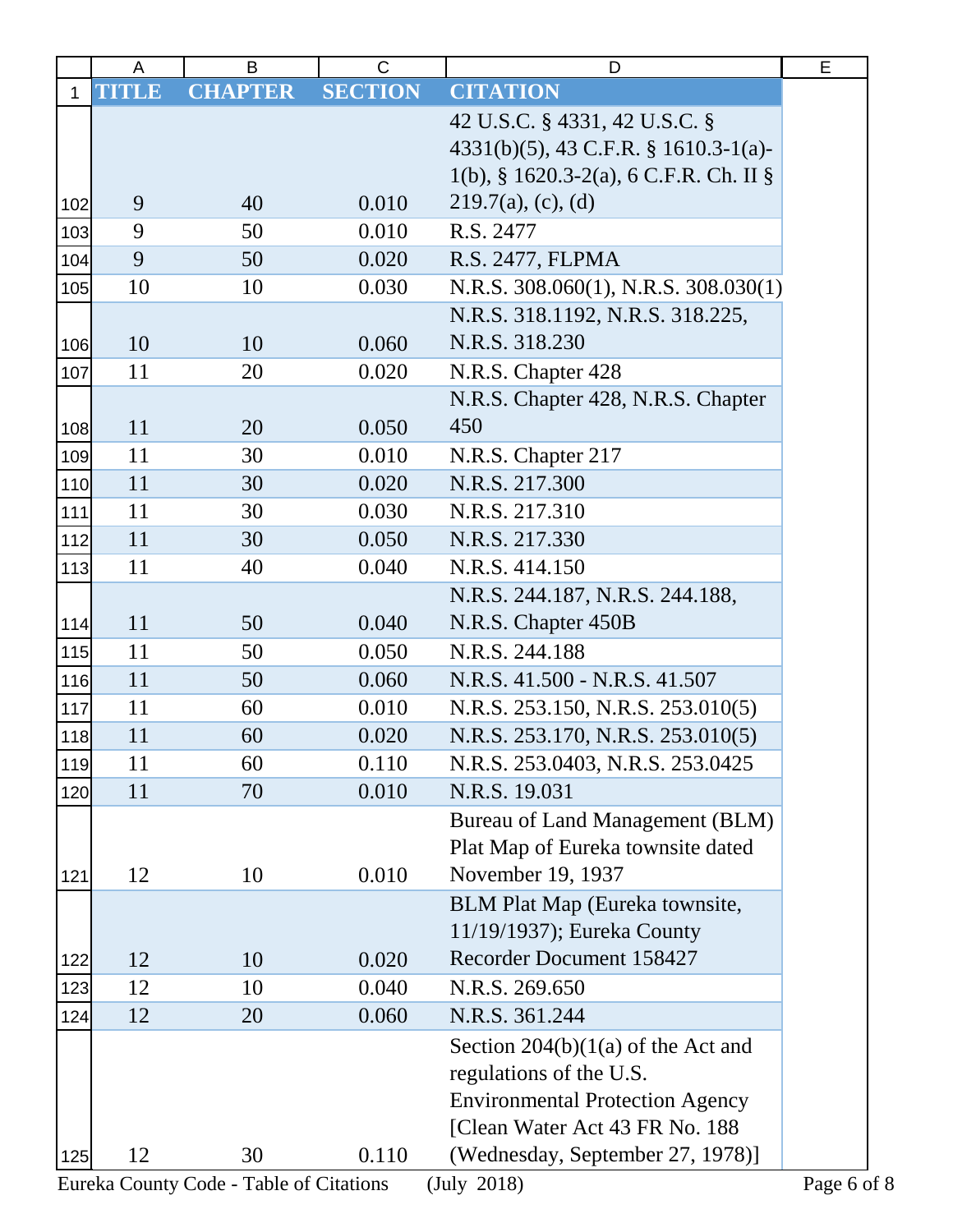| <b>CITATION</b><br><b>SECTION</b><br><b>CHAPTER</b><br>TITLE<br>1<br>Section 334.04.07.03 (Standard |  |
|-----------------------------------------------------------------------------------------------------|--|
|                                                                                                     |  |
|                                                                                                     |  |
| <b>Specifications for Public Works</b>                                                              |  |
| Construction sponsored and                                                                          |  |
| distributed by Washoe County, City                                                                  |  |
| of Sparks, City of Reno, Carson City,                                                               |  |
| and Douglas County)<br>12<br>0.150<br>30<br>126                                                     |  |
| 40 CFR 35.905-13 [page 474 of title                                                                 |  |
| 40 CFR (7-1-10 Edition); -13 is not                                                                 |  |
| identified by number, however, is the                                                               |  |
| definition for Inflow]<br>12<br>0.180<br>30<br>127                                                  |  |
| 40 CFR 35.905-13 [page 474 of title                                                                 |  |
| 40 CFR (7-1-10 Edition); -13 is not                                                                 |  |
| identified by number, however, is the                                                               |  |
| definition for <i>Inflow</i> ]<br>12<br>30<br>0.190<br>128                                          |  |
| N.R.S. 361.244<br>0.220<br>12<br>30<br>129                                                          |  |
| 0.020<br>12<br>40<br>N.R.S. 244.1945(1)<br>130                                                      |  |
| Crescent Valley ranch and farm unit                                                                 |  |
| No. 1 map (Document 34081; Eureka                                                                   |  |
| County Recorder; dated April 6,                                                                     |  |
| 0.010<br>13<br>1959)<br>10<br>131                                                                   |  |
| 13<br>0.010<br>20<br>N.R.S. 269.500 - N.R.S. 269.625<br>132                                         |  |
| 0.020<br>13<br>20<br>N.R.S. Chapter 241<br>133                                                      |  |
| N.R.S. 269.580<br>13<br>0.010<br>30<br>134                                                          |  |
| 13<br>N.R.S. 361.244<br>30<br>0.060<br>135                                                          |  |
| 0.010<br>14<br>10<br>N.R.S. 318.055(2)<br>136                                                       |  |
| 0.030<br>N.R.S. 318.116(15), N.R.S. 318.144<br>14<br>10<br>137                                      |  |
| 14<br>10<br>0.040<br>N.R.S. 308.030, N.R.S. 308.060(1)<br>138                                       |  |
| 14<br>20<br>0.060<br>N.R.S. 361.244<br>139                                                          |  |
| N.R.S. 2778.0165, Resolution of                                                                     |  |
| Eureka County Commissioners of                                                                      |  |
| October 20, 1997<br>0.090<br>14<br>20<br>140                                                        |  |
| 0.010<br>N.R.S. 555.203<br>15<br>10<br>141                                                          |  |
| 15<br>0.040<br>N.R.S. 555.205<br>10<br>142                                                          |  |
| 0.010<br>15<br>20<br>N.R.S. 555.510<br>143                                                          |  |
| 0.040<br>15<br>20<br>N.R.S. 555.520<br>144                                                          |  |
| N.R.S. 1.050(3), N.R.S. 4.360,                                                                      |  |
| N.R.S. 257.010<br>16<br>0.020<br>10<br>145                                                          |  |
| 17<br>10<br>0.020<br>N.R.S. Chapter 251<br>146                                                      |  |